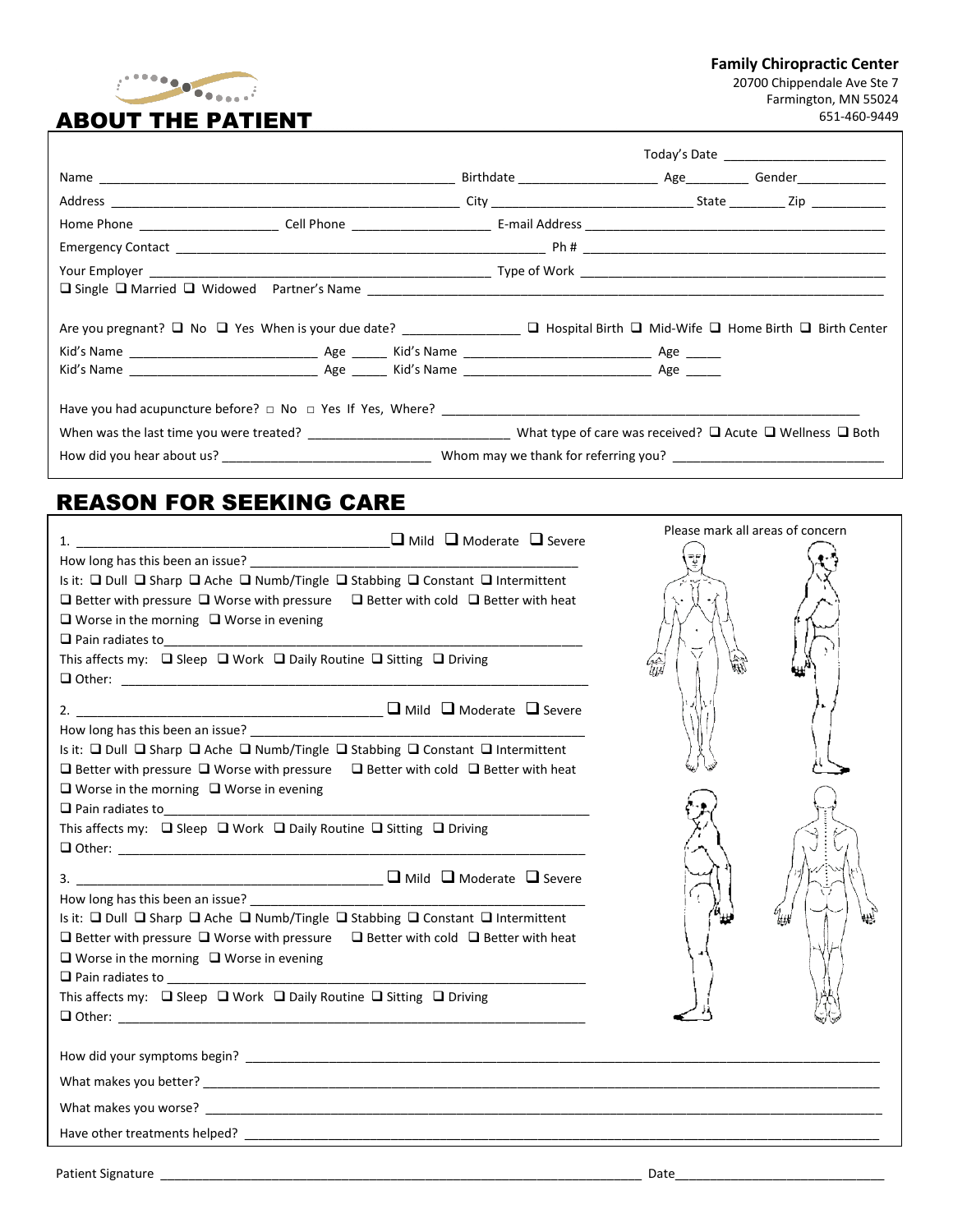

# **HIPAA - Acupuncture**

#### **Consent for Purposes of Treatment, Payment and Health Care Operation**

I consent to the use or disclosure of my identifiable health information by Miriah Mantik, LAc. for the purposes of diagnosis or providing treatment to, obtaining payment for my acupuncture treatments or to conduct health care operations. I understand that diagnosis or treatment of me may be conditioned upon my consent as evidenced by my signature on this document.

I understand I have the right to request a restriction as to how my identifiable health information is used or disclosed to carry out treatment, payment or health care operations of the practice. The licensed acupuncturist is not required to agree to the restrictions that I may request.

I have the right to revoke this consent, in writing, at any time except to the extent that the practitioner has taken action in reliance on this consent.

I understand that the treating practitioner will not share my medical information with any non-licensed medical individuals unless authorized by me.

My *identifiable health information* means health information, including my demographic information, collected from me and created or received by my practitioner, another health care provider, a health plan, my employer or a health care clearinghouse. This identifiable health information relates to my past, present or future physical or mental health or condition and identifies me, or there is a reasonable basis to believe the information may identify me.

Miriah Mantik, LAc. reserves the right to change information contained in the Notice of Privacy Practices at any time. I may obtain a revised Notice of Privacy Practices by accessing the website or requesting the most current notice during any office visit.

\_\_\_\_\_\_\_\_\_\_\_\_\_\_\_\_\_\_\_\_\_\_\_\_\_\_\_\_\_\_\_\_\_\_\_\_\_\_\_\_\_\_\_\_\_\_\_\_\_\_\_\_\_\_\_\_\_\_\_\_\_ \_\_\_\_\_\_\_\_\_\_\_\_\_\_\_\_\_\_\_\_\_\_\_\_\_

Signature of Patient or Authorized Representative **Date** Date

\_\_\_\_\_\_\_\_\_\_\_\_\_\_\_\_\_\_\_\_\_\_\_\_\_\_\_\_\_\_\_\_\_\_\_\_\_\_\_\_\_\_\_\_\_\_\_\_\_\_\_\_\_\_\_\_\_\_\_\_\_

Printed Name and Relationship

\_\_\_\_\_\_\_\_\_\_\_ (initial) Please know there will be a **\$45 fee** assessed for any appointments cancelled less than 24 hours before your scheduled appointment. There will be an **\$95 fee** for no call/ no show charged at the time of your missed appointment.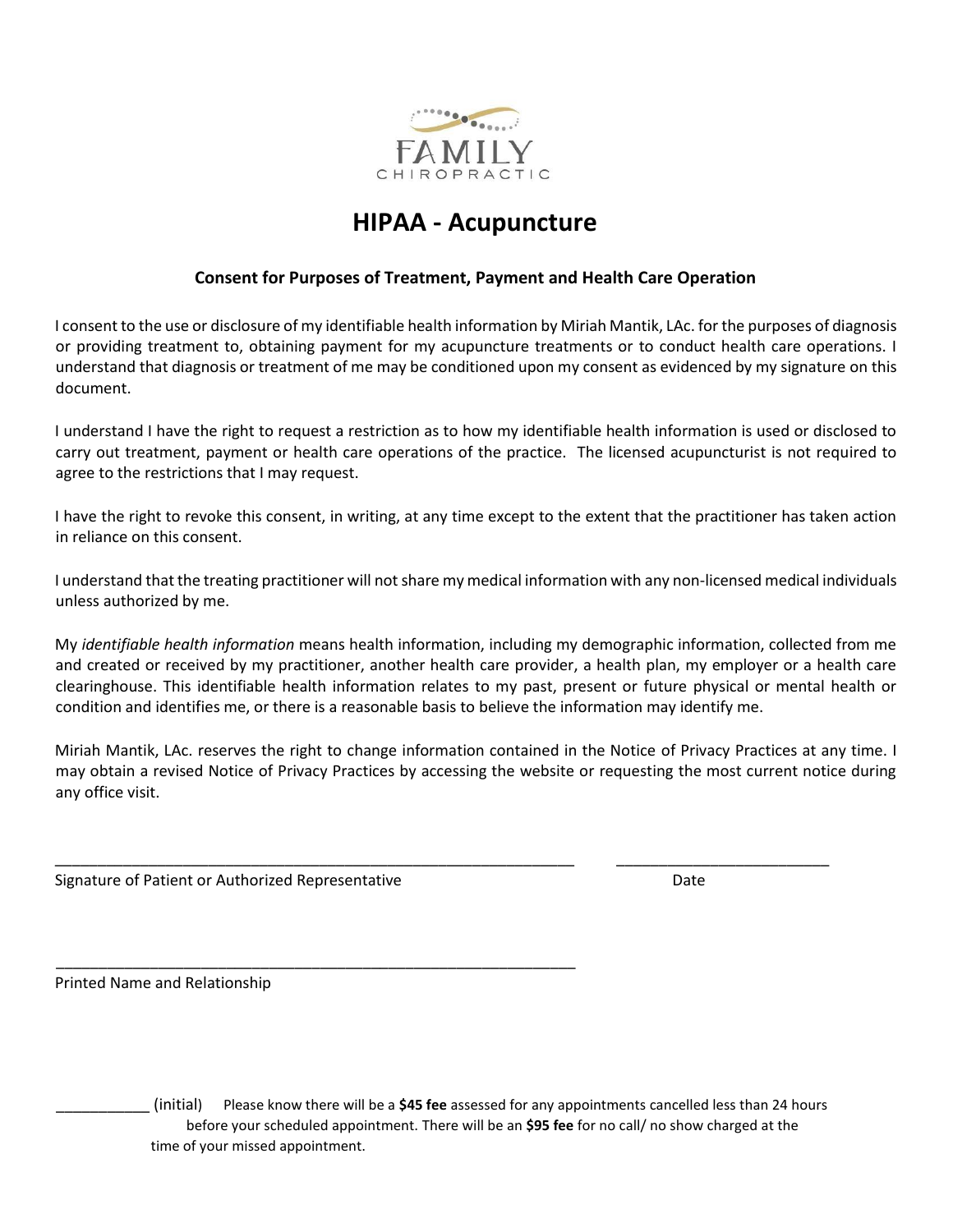

#### **ACUPUNCTURE INFORMED CONSENT TO TREAT**

I hereby request and consent to the performance of acupuncture treatments and other procedures within the scope of the practice of acupuncture on me (or on the patient named below, for whom I am legally responsible) by the acupuncturist named below and/or other licensed acupuncturists who now or in the future treat me while employed by, working or associated with or serving as back-up for the acupuncturist named below, including those working at the clinic working at the clinic or office listed below or any other office or clinic, whether signatories to this form or not.

I understand that methods of treatment may include, but are not limited to, acupuncture, moxibustion, cupping, electrical stimulation, Tui-Na (Chinese massage), Chinese herbal medicine, and nutritional counseling. I understand the herbs may need to be prepared and the teas consumed according to the instructions provided orally and in writing. The herbs may be an unpleasant smell or taste. I will immediately notify a member of the clinical staff of an unanticipated or unpleasant effects associated with the consumption of the herbs.

I have been informed that acupuncture is a generally safe method of treatment, but that it may have some side effects, including bruising, numbness or tingling near the needling sites that may last a few days, and dizziness or fainting. Burns and/or scarring are a potential risk of moxibustion and cupping, or when treatment involves the use of heat lamps. Bruising is a common side effect of cupping. Unusual risk of acupuncture include spontaneous miscarriage, nerve damage and organ puncture, including lung puncture (pneumothorax). Infection is another possible risk, although the clinic uses sterile disposable needles and maintains a clean and safe environment.

I understand that while this document describes the major risks of treatment, other side effects and risks may occur. The herbs and nutritional supplements (which are from plan, animal and mineral sources) that have been recommended are traditionally considered safe in the practice of Chinese Medicine, although some may be toxic in large doses. I understand that some herbs may be inappropriate during pregnancy. Some possible side effects of taking herbs are nausea, gas, stomachache, vomiting, headache, diarrhea, rashes, hives, and tingling of the tongue. I will notify a clinical staff member who is caring for me if I am or become pregnant.

I do not expect the clinical staff to be able to anticipate and explain all possible risks and complications of treatment, and I wish to rely on the clinical staff to exercise judgement during the course of treatment which the clinical staff thinks at the time, based upon the facts then known is in my best interest. I understand that results are not guaranteed.

I understand the clinical and administrative staff may review my patient records and lab reports, but all my records will be kept confidential and will not be released without my written consent.

By voluntarily signing below, I show that I have read, or have had read to me, the above consent to treatment, have been told about the risks and benefits of acupuncture and other procedures, and have had an opportunity to ask questions. I intend this consent form to cover the entire course of treatment of my present condition for any future condition(s) for which I seek treatment.

\_\_\_\_\_\_\_\_\_\_\_\_\_\_\_\_\_\_\_\_\_\_\_\_\_\_\_\_\_\_\_\_\_\_\_\_\_\_\_\_\_\_\_\_\_\_\_\_\_\_\_\_\_\_\_\_\_\_\_\_\_ \_\_\_\_\_\_\_\_\_\_\_\_\_\_\_\_\_\_\_\_\_\_\_\_\_

Signature of Patient or Authorized Representative **Date** Date

\_\_\_\_\_\_\_\_\_\_\_\_\_\_\_\_\_\_\_\_\_\_\_\_\_\_\_\_\_\_\_\_\_\_\_\_\_\_\_\_\_\_\_\_\_\_\_\_\_\_\_\_\_\_\_\_\_\_\_\_\_

Printed Name and Relationship